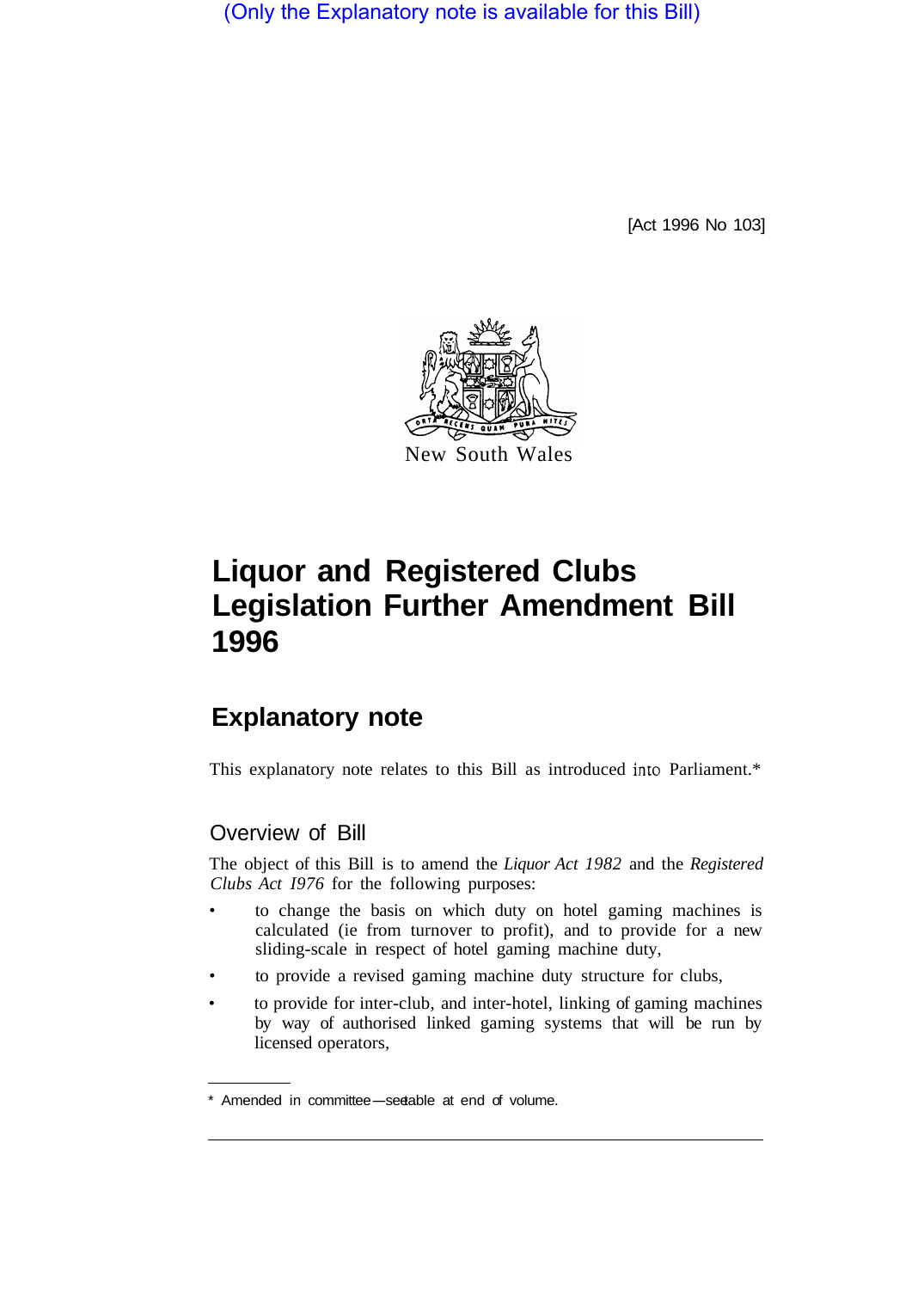Liquor and Registered Clubs Legislation Further Amendment Bill 1996 [Act 1996 No 103]

Explanatory note

- to provide for the removal of restrictions on the types of games that may be played on gaming machines in hotels and registered clubs, and in so doing, enable hotels to operate "poker machines", and enable clubs to operate "approved amusement devices" that are currently restricted to hotels (ie interactive draw poker games),
- to increase the number of approved gaming machines that a hotel may operate from 10 to 30 so long as the hotel does not operate more "poker machines" than "approved amusement devices",
- to provide for the operation by registered clubs of multi-terminal gaming machines (ie gaming machines designed to be played by more than one player at the one time),
- to make other miscellaneous and consequential amendments.

### Outline of provisions

**Clause l** sets out the name (also called the short title) of the proposed Act.

**Clause 2** provides for the commencement of the proposed Act on a day or days to be appointed by proclamation, except for certain amendments concerning the *Liquor Amendment (Nightclub Licences and Trading Hours) Act 1996.* 

**Clause 3** is a formal provision giving effect to the Schedule of amendments to the *Liquor Act 1982.* 

**Clause 4** is a formal provision giving effect to the Schedule of amendments to the *Registered Clubs Act 1976.* 

**Clause 5** repeals Schedule 3 of the *Registered Clubs (Amendment) Act 1988*  which contains uncommenced amendments to the Registered Clubs Act relating to inter-club linking of poker machines. These amendments will be superseded by the proposed amendments relating to inter-club linked gaming systems.

#### **Amendments (Schedules 1 and 2)**

#### **Gaming machine duty structure changes**

The Bill provides that the duty payable on hotel gaming machines will be calculated on the basis of profit (or player loss) derived from the machines, rather than on the basis of turnover. The rate of duty will be assessed on a sliding-scale (ie progressive duty rates) in accordance with the amount of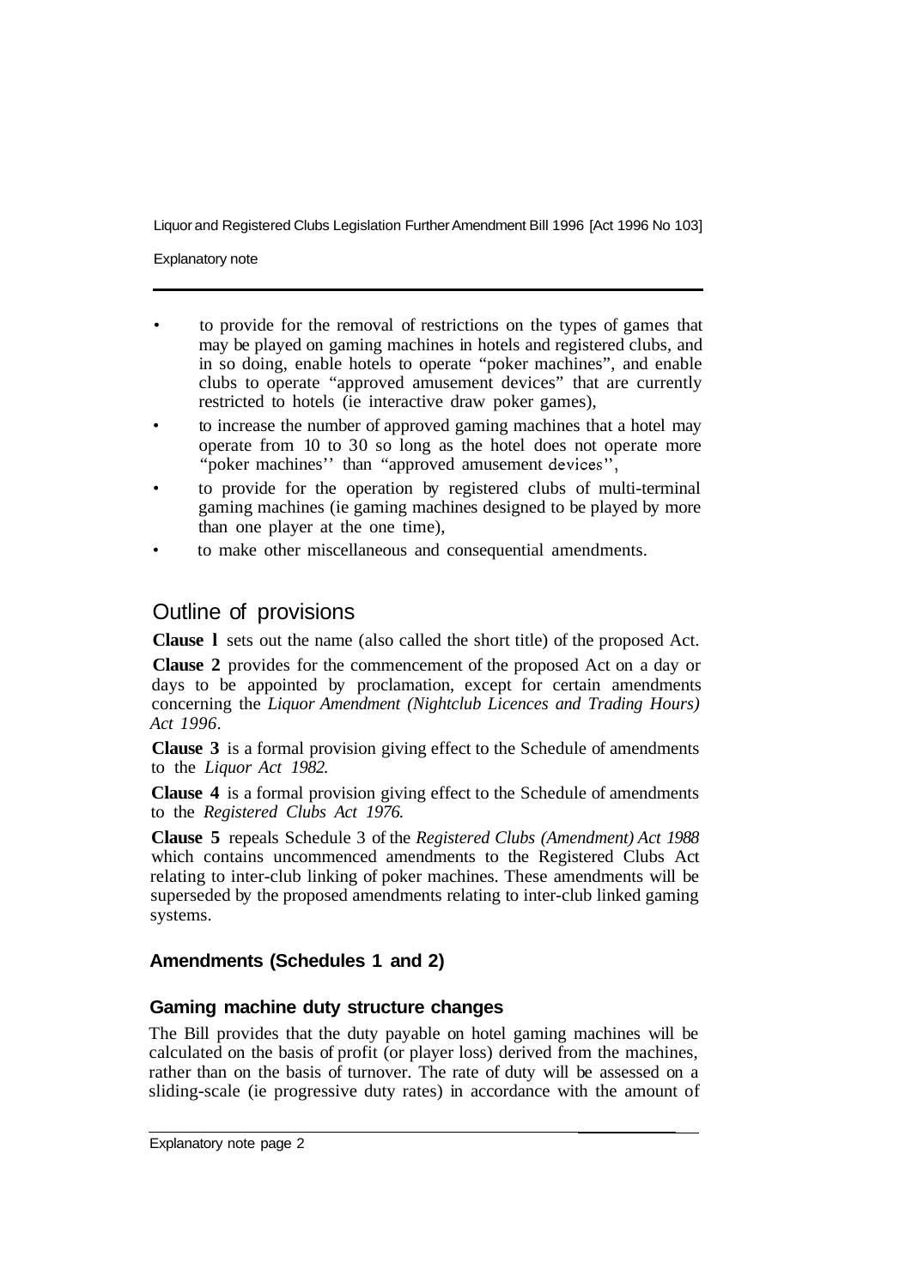Liquor and Registered Clubs Legislation Further Amendment Bill 1996 [Act 1996 No 103]

Explanatory note

profits derived from the hotelier's gaming machines over a duty period (see **Schedule 1 [3] and [4]). Schedule 1 [23] makes provision for the phasing-in** of the new duty arrangements. **Schedule 1 [6]** and **[7]** are consequential amendments.

With respect to clubs, duty is presently calculated on the basis of profit. The Bill provides for new progressive duty rates to be applied with respect to a club's annual profits from gaming machines (see **Schedule 2 [5]** and **[7]).** 

In the case of a multi-terminal gaming machine operated by a registered club, a flat 30% profit-based rate of duty will apply (see **Schedule 2 [6]).** 

#### **Linked gaming device systems (inter-club and inter-hotel)**

Both Acts are amended to provide for separate licensing schemes to authorise the operation of linked gaming systems between registered clubs, and of linked gaming systems between hotels. A linked gaming system involves 2 or more gaming machines (eg "poker machines") at different venues being linked electronically to contribute a percentage of the money wagered on the machines to a separate jackpot pool (see **Schedules 1 [19]** and **2 [10]).** A person must be licensed to operate a linked gaming system, and the Minister will be the licensing authority.

The Bill provides for regulations to be made under both Acts with respect to linked gaming systems (see **Schedules 1 [10]** and **2 [3]).** Section 80 of the Registered Clubs Act, and section 163 of the Liquor Act, are amended consequentially to allow the sharing of receipts arising from the operation of gaming machines that are part of inter-venue linked gaming systems (see **Schedules 1 [17] and 2 [4]). Schedule 2 [2] makes it clear that linkage** equipment for intra-club progressive jackpot systems does not include a linked inter-club gaming system.

#### **Gaming machine reforms**

The Bill provides that both hotels and registered clubs will be able to keep and operate "poker machines", and "approved amusement devices" (ie gaming machines which carry the draw poker game) on their respective licensed premises. The Bill also provides that relevant provisions of the Registered Clubs Act relating to poker machines will apply (subject to the regulations) to and in respect of hotels, and that relevant provisions of the Liquor Act relating to approved amusement devices will (subject to the regulations) apply to and in respect of registered clubs (see **Schedules l [18]**  and **2 [9]).** The Bill makes a number of changes in gaming machine terminology in both Acts (the term "approved gaming device" will cover both approved amusement devices and approved poker machines), as well as a number of consequential amendments (see **Schedules l [l], [2], [5], [9], [11]-[13]** and **[15],** and **2 [l]).**